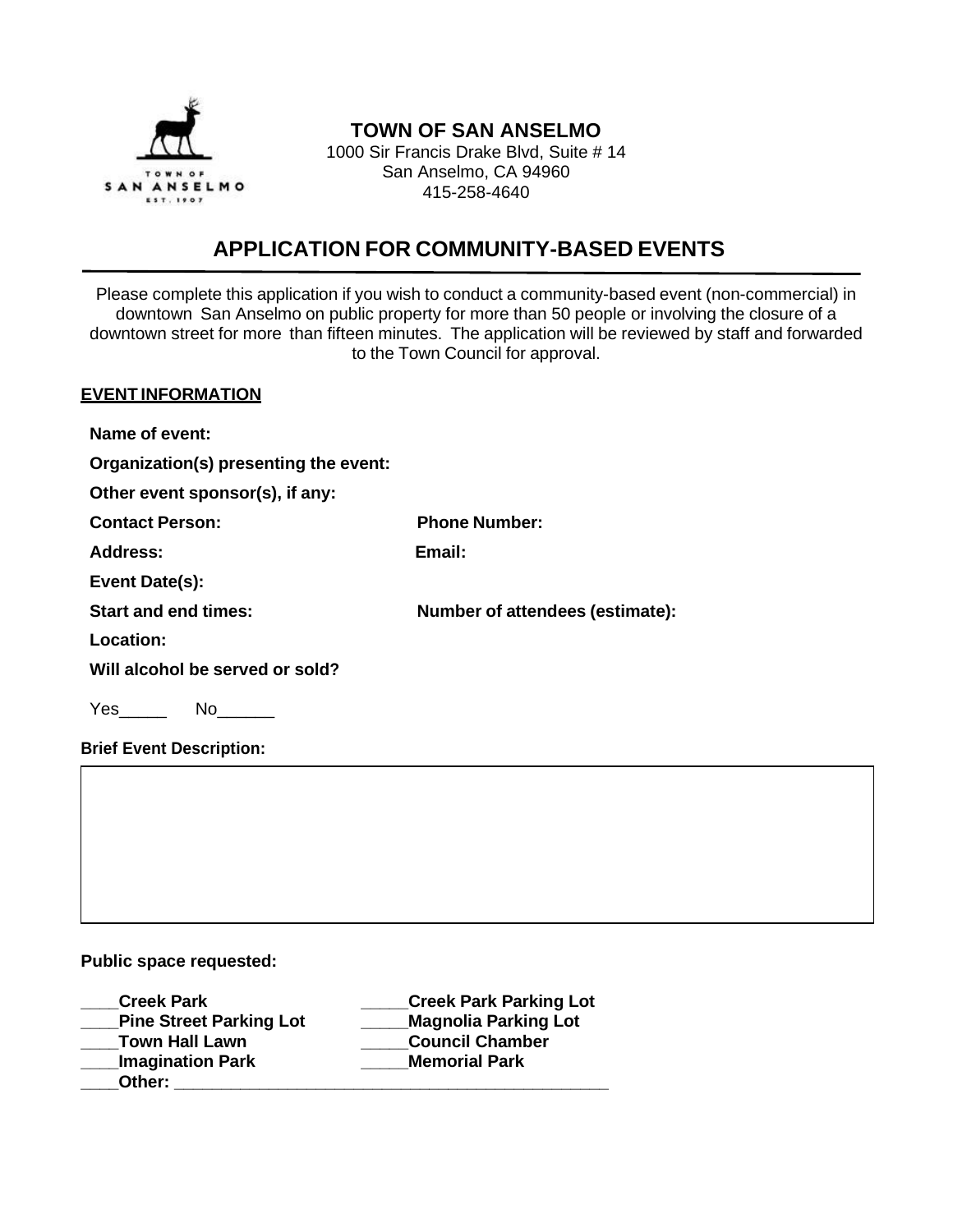| <b>San Anselmo Avenue: from (cross streets)</b> |    |  |
|-------------------------------------------------|----|--|
| <b>Tunstead Avenue: from (cross streets)</b>    | tΟ |  |
| Other street(s): from (cross streets)           | tΩ |  |
| Other space use (e.g. parking spaces)           |    |  |
| <b>Other Facilities:</b>                        |    |  |

#### **Additional Comments on the Public Space Requested:**

#### **To be qualified for consideration, applicants must fall into one of the following categories:**

- ❖ Town-Sponsored Events
- ❖ Ross Valley\* accredited or licensed schools (pre-kindergarten through 12th grade, (both public and private schools)
- ❖ Ross Valley\* Youth Organized Sporting of Cultural Events
- ❖ Organizations located in the Ross Valley\* which have received tax-exempt status pursuant to Internal Revenue Service Code Section 501c(3)
- ❖ Merchant associations located in incorporated San Anselmo and established as of 2006

\*Ross Valley is defined as incorporated and unincorporated areas of San Anselmo, Fairfax, and Ross

#### **Standards & Objectives**

The Town Council, with input from downtown merchants, property owners, and local residents, has adopted the following criteria they will consider when reviewing applications for the closure of roadways or other public space in the downtown area.

Does the event:

- $\checkmark$  Attract local residents
- $\checkmark$  Attract people throughout the Bay Area
- ✓ Attract families
- $\checkmark$  Generate interest for people to return and spend money in local businesses
- $\checkmark$  Create a positive impact for real estate stimulation
- $\checkmark$  Provide a overall positive impact on business
- $\checkmark$  Provide an opportunity for downtown merchants to participate in the event
- $\checkmark$  Provide access to neighborhood streets during the event
- $\checkmark$  Avoid conflicting with a retail holiday
- $\checkmark$  Assure public safety
- $\checkmark$  Provide adequate parking
- $\checkmark$  Benefit the Town
- $\checkmark$  Provide access for persons with disabilities
- $\checkmark$  Provide for clean-up by event organizers
- $\checkmark$  Provide emergency vehicle access
- $\checkmark$  Assure that any booths or other structures are designed and placed so that storefronts have access and visibility
- $\checkmark$  Allow local businesses to exhibit merchandise on the sidewalk area in front of their stores, without charge, while maintaining wheelchair access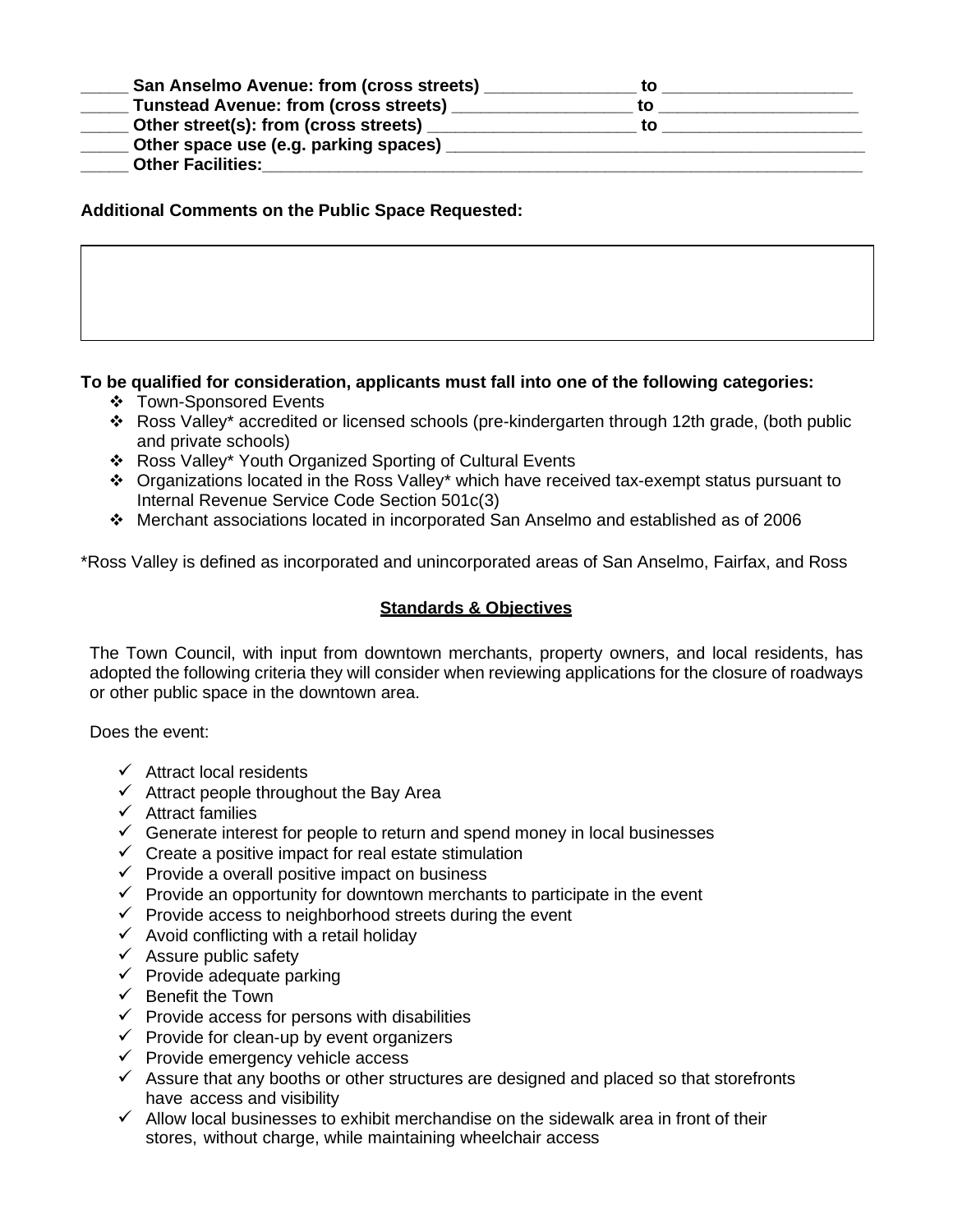### **CONDITIONS OF APPROVAL**

The following conditions apply to downtown events, unless waived or modified by the Town. Other conditions, as set by the Town Council and staff, may apply to particular events for public safety or other objectives of the Town.

- A. **Police**: Off-duty police officers may be required for the event, as determined by the Police Chief, depending on the number of people attending and the nature of the event. Off-duty police officers are required during events where alcohol is served or sold.
- B. **Emergency access**: An emergency access lane of at least 14 feet wide must be maintained at all times.
- C. **Insurance**: Proof of general liability insurance, naming the Town, its employees, and agents as additional insured, at limits no less than \$1,000,000.
- D. **Recycling and garbage**: Extra containers for recycling cans and bottles, and garbage cans must be placed throughout the area of the event. Containers and cans are to be emptied when full during the event, and picked up after the event.
- E. **Compostable/Disposable Foodware:** In accordance with the Town of San Anselmo's Ordinance 1136 all food vendors will provide takeout food in reusable foodware or compostable disposable foodware, or items composed entirely of aluminum. If a compostable disposable foodware item is not available, an alternative foodware item made of other materials, except polystyrene foam and polystyrene food ware, may be substituted.
- F. **Toilet facilities**: Events estimated to attract more than 100 people and lasting more than two hours must provide portable toilets, in the number and location as approved by the Parks superintendent, unless alternate arrangements for toilet facilities are otherwise required or arranged to the approval of the Parks Superintendent. Toilet facilities must be provided for disabled persons at each location where portable facilities are provided. Hand washing facilities must be provided where food is served.
- G. **Traffic control**: A traffic and parking control plan, including enforcement measures, must be approved by the Police Chief.
- H. **Noticing:** Events that include closure of the street will require advance written notice to businesses and residents on the street(s) that will be closed. These notices must be distributed a minimum of five days prior to the Town Council meeting date that the event application will be considered.
- I. **Sales tax**: Persons or businesses selling items as part of the event shall designate San Anselmo as the point of sale for sales tax purposes.
- J. **Alcoholic beverages**: A permit is required from the Police Chief and the State Department of Alcohol Beverage Control in order to serve or sell alcoholic beverages. Off-duty police officers are required if alcohol is served or sold.
- K. **Fire inspection**: A fire inspection is required of any and all appliances or devices that produce an open or enclosed flame and/or hot materials, including food.
- L. **Creek Park**: No more than three booths are allowed inside the turf areas of the park.
- M. **Signs and barricades**: Any "No parking signs" that are needed are to be provided by the event organizers, and posted according to the traffic control plan prior to the event. Barricades, detour signs, and other traffic control devices are to be provided by the event organizers.
- N. **Parking:** Temporary accessible parking must be provided if a street closure or other event condition renders permanent accessible parking unusable.